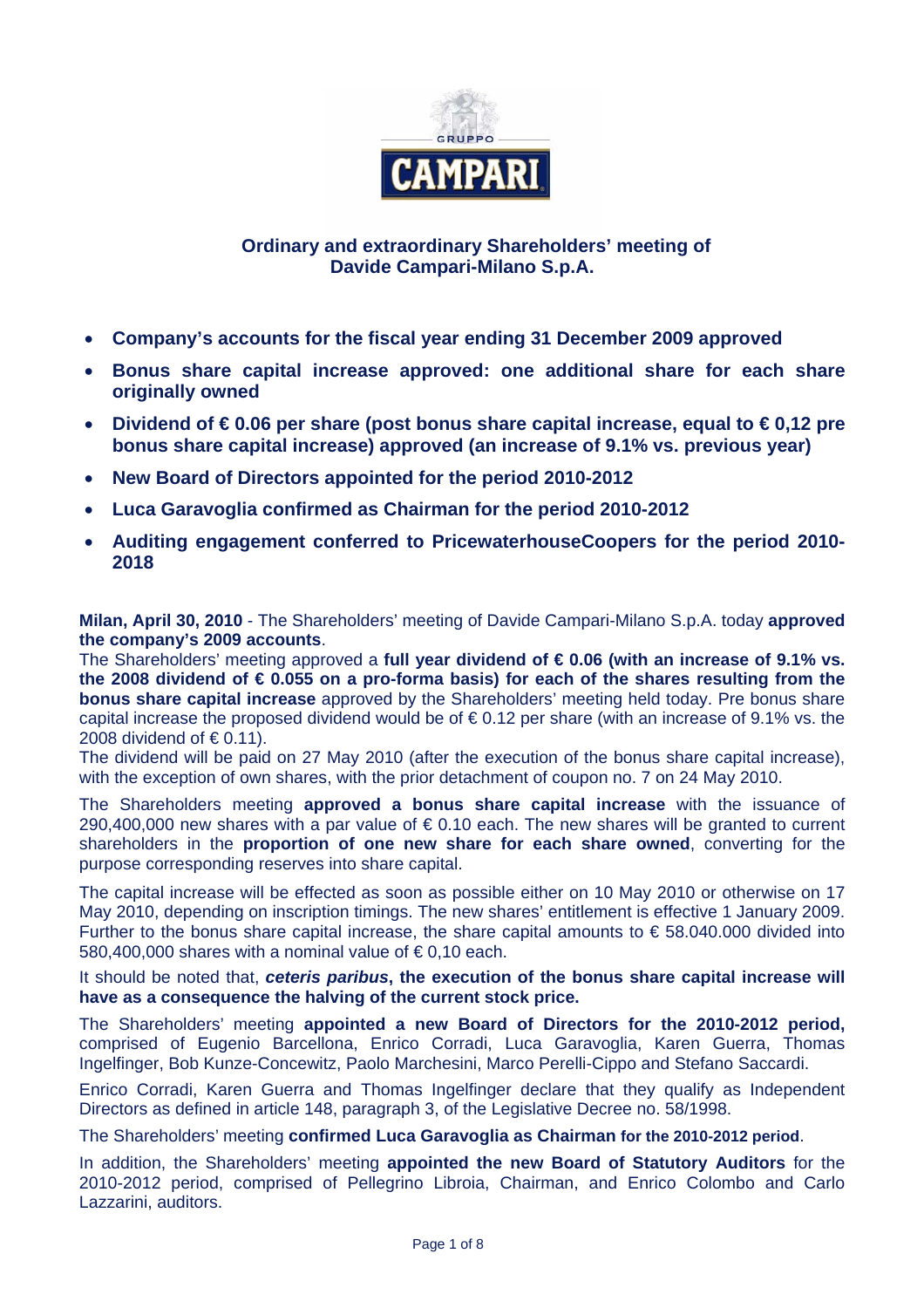It should be noted that Karen Guerra and Pellegrino Libroia were appointed on the basis of the lists of candidates for directors and auditors respectively, submitted by the minority shareholder Cedar Rock Capital Ltd, whilst the other directors and auditors were appointed on the basis of the lists submitted by the majority shareholders Alicros S.p.A

The curriculum vitae of the directors and auditors appointed are available in the Investors section ('Shareholders' Meetings') of the company's website www.camparigroup.com.

The Chairman, Luca Garavoglia, thanked the outgoing directors and auditors for their strong commitment to the Group and their very capable work during the past years.

Following expiration of the previous assignment, the Shareholders' meeting **conferred the auditing engagement to PricewaterhouseCoopers for the period 2010-2018**, pursuant to and in accordance with current norms and regulations.

#### **CONSOLIDATED RESULTS FOR 2009**

In 2009, Group sales totalled **€ 1,008.4 million** (**+7.0%**, **-1.0% organic growth**, **+0.7% exchange rate effect** and **+7.3% perimeter effect,** the latter due to the acquisitions of Wild Turkey, Destiladora San Nicolas, Sabia and Odessa, and the new agency brands Licor 43 in Germany and Cointreau in Brazil).

**Gross margin** increased to **€ 572.8 million**, up 11.4%, mainly thanks to a **favourable sales mix** driven by **double digit spirits growth**.

**Contribution after A&P** (gross margin after A&P) was up by 17.6% to **€ 401.2 million** (+7.6% organic growth), or 39.8% of sales.

**EBITDA before one-offs** was up by 21.4% to **€ 265.1 million** (**+9.2% organic growth**), or 26.3% of sales.

**EBIT before one-offs** rose by 20.4% to **€ 239.7 million** (**+8.6% organic growth**), or 23.8% of sales.

**EBITDA** reached **€ 261.0 million**, an increase of 21.6%.

**EBIT** reached **€ 235.6 million**, an increase of 20.6%.

Profit before tax and minority interests reached  $\in$  198.3 million (+15.0%; +13.0% at constant exchange rates).

**The Group net profit** rose to **€ 137.1 million**, an **increase of 8.3% at constant exchange rates** and +6.6% at actual exchange rates.

As of 31 December 2009, thanks to **excellent cash flow generation (cash flow from operating activities of € 271.4 million and free cash flow of € 184.3 million)**, **net financial debt** stood at **€ 630.8 million** (€ 326.2 million as of 31 December 2008) after payment of the Wild Turkey acquisition  $(\in$  418.4 million) and the Odessa acquisition ( $\in$  14.8 million).

### **OTHER RESOLUTIONS**

**Own shares**. The Shareholders' meeting authorised the purchase and/or sale of own shares, mainly to be used to service the stock option plans. The authorisation concerns the purchase and/or sale of shares, which, including existing own shares, shall not exceed a maximum of 10% of the share capital. The authorisation will remain valid until 30 June 2011. The unit price for the purchase and/or sale of own shares will not differ by more than 25% (whether upwards or downwards) from the weighted average price in the three stock market trading sessions prior to each transaction.

**Stock options**. The Shareholders' meeting approved a stock option plan pursuant to Art. 114-bis of the Consolidated Law on Financial Intermediation and in accordance with the stock option master plan approved by the Board of Directors of 18 March 2009 and by the Shareholders' meeting of 30 April 2009.

**Statutory changes.** The Shareholders' meeting approved several changes in the Company's bylaws reflecting the regulatory measures introduced by Legislative Decree no. 27/2010 transposing Directive 2007/36/EC. The meeting also approved the renewal for a further period of five years of the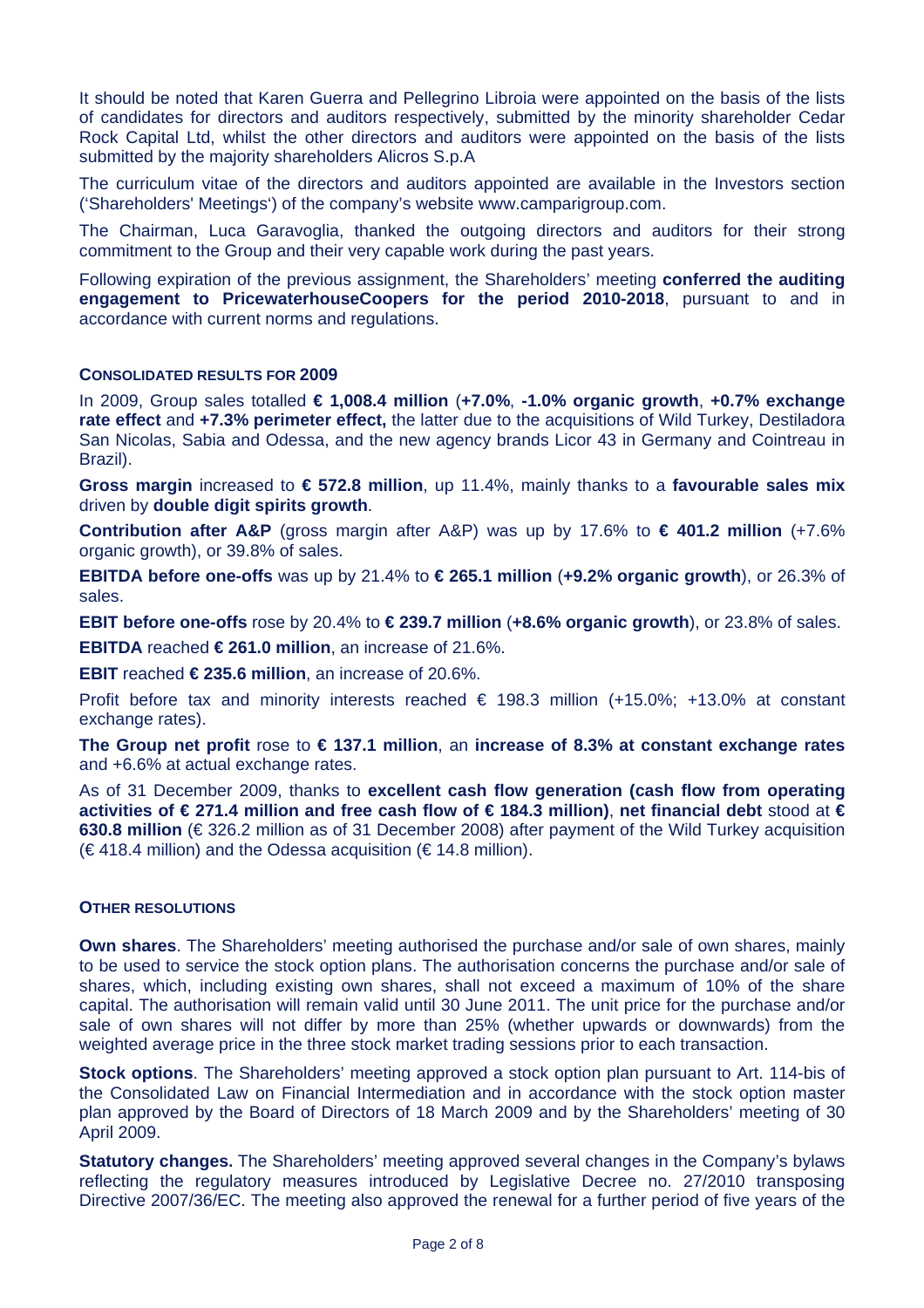authorisation to the Board of Directors to proceed to share capital increases, issue convertible bonds and other financial instruments.

**Board of Directors of Davide Campari-Milano S.p.A.** The Board of Directors, in a meeting held after the Shareholders' meeting, confirmed as managing directors, Bob Kunze-Concewitz, Chief Executive Officer, Paolo Marchesini, Chief Financial Officer, and Stefano Saccardi, General Counsel and Business Development Officer.

Moreover, the Board of Directors verified the independent status of the above mentioned directors Enrico Corradi, Karen Guerra and Thomas Ingelfinger based on the information received by the parties concerned and available to the Company. The Board of Directors declare that they qualify as Independent Directors as defined in current norms and regulations and Borsa Italiana's Corporate Governance Code.

Enrico Corradi, Thomas Ingelfinger and Marco Perelli-Cippo were appointed members of the Audit Commitee and the Supervisory Board. Eugenio Barcellona, Enrico Corradi and Thomas Ingelfinger were appointed members of the Remuneration and Appointments Commitee.

*The Manager in charge of preparing Davide Campari-Milano S.p.A.'s financial reports, Paolo Marchesini, certifies - pursuant to article 154 bis, paragraph 2 of the Legislative Decree 58/1998 (Consolidated Law on Financial intermediation) - that the accounting disclosures in this statement correspond to the accounting documents, ledgers and entries.* 

#### **FOR FURTHER INFORMATION**

#### **Investor enquiries:** Media enquiries: Media enquiries: Media enquiries: Media enquiries: Media enquiries: Media enquiries: Media enquiries: Media enquiries: Media enquiries: Media enquiries: Media enquiries: Media enquiri

**Chiara Garavini Chiara Bressani**  Tel.: +39 02 6225 330 Tel.: +39 02 6225 206 Email: chiara.garavini@campari.com www.camparigroup.com Email: chiara.bressani@campari.com

**Alex Balestra CitySavvy**, Jana Sanchez Email: alex.balestra@campari.com etc. exercise and the email: jana@citysavvy.com

Tel.: +44 20 7395 1000

http://www.camparigroup.com/en/investors/home.jsp

http://www.camparigroup.com/en/press\_media/image\_gallery/group\_images.jsp

#### **ABOUT GRUPPO CAMPARI**

**Gruppo Campari** is a major player in the global beverage sector, trading in over 190 nations around the world with a leading position in the Italian and Brazilian markets and a strong presence in the USA and Continental Europe. The Group has an extensive portfolio that spans three business segments: spirits, wines and soft drinks. In the spirits segment its internationally renowned brands, such as Campari, SKYY Vodka and Wild Turkey stand out. It also has leading regional brands including Aperol, Cabo Wabo, Campari Soda, Cynar, GlenGrant, Ouzo 12, X-Rated, Zedda Piras and the local Brazilian brands Dreher, Old Eight and Drury's. Its wine segment boasts the global brand Cinzano, as well as important regional brands including Liebfraumilch, Mondoro, Odessa, Riccadonna, Sella & Mosca and Teruzzi & Puthod. The soft drinks segment comprises the non-alcoholic aperitif Crodino and Lemonsoda as well as its respective line extension dominating the Italian market. The Group employs over 2,000 people. The shares of the parent company, Davide Campari-Milano S.p.A. (Reuters CPRI.MI - Bloomberg CPR IM), are listed on the Italian Stock Exchange. www.camparigroup.com

**- tables to follow -**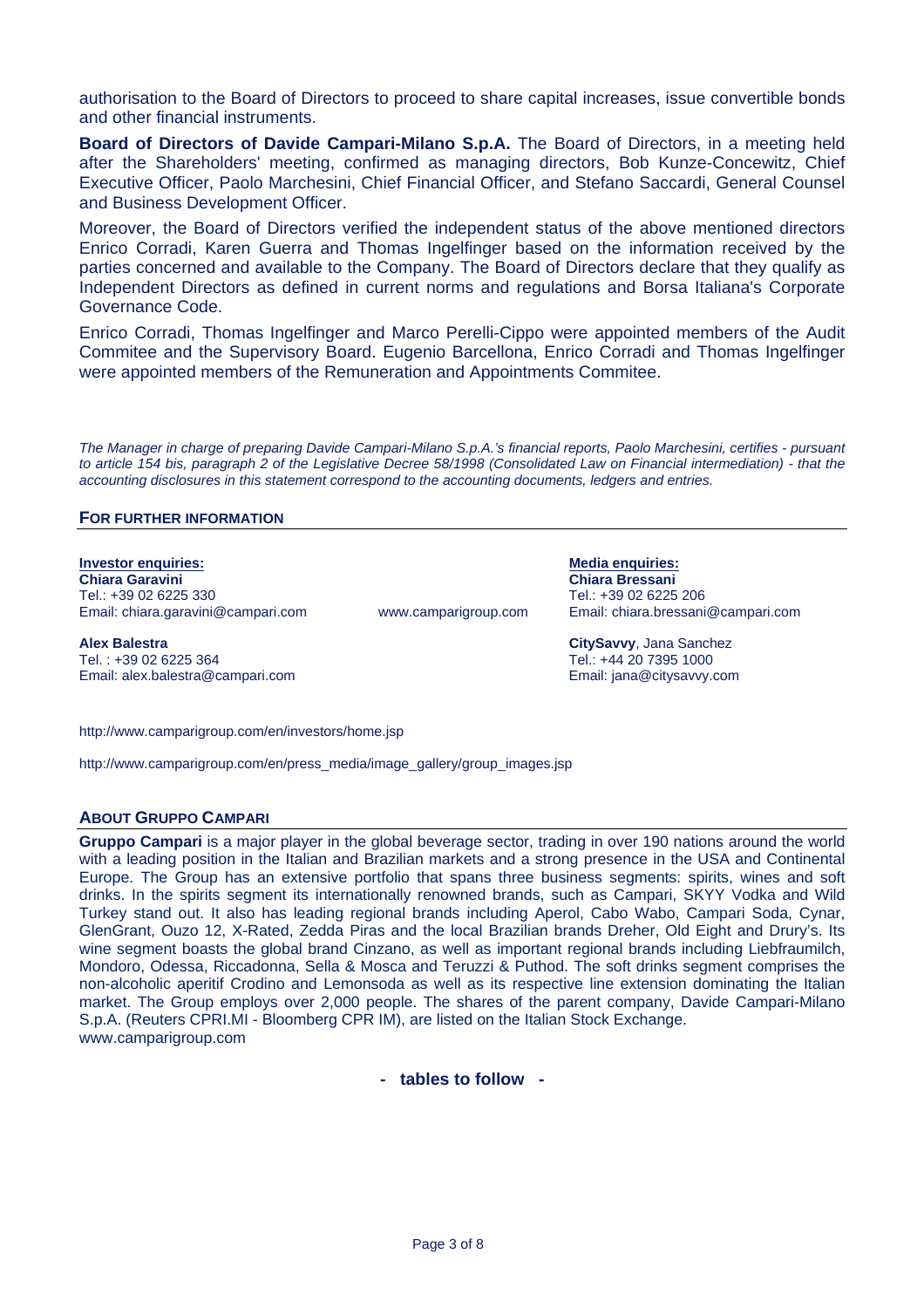# **GRUPPO CAMPARI**

# **Consolidated net revenues by geographic area**

|                   | 1 January - 31 December 2009 |        |                    | 1 January - 31 December 2008 |          |
|-------------------|------------------------------|--------|--------------------|------------------------------|----------|
|                   | $\epsilon$ million           | $\%$   | $\epsilon$ million | $\frac{9}{6}$                | % change |
| Italy             | 388.1                        | 38.5%  | 387.3              | 41.1%                        | 0.2%     |
| Europe            | 231.6                        | 23.0%  | 212.9              | 22.6%                        | 8.8%     |
| Americas          | 325.3                        | 32.3%  | 296.5              | 31.5%                        | 9.7%     |
| Rest of the world |                              |        |                    |                              |          |
| and duty free     | 63.5                         | 6.3%   | 45.6               | 4.8%                         | 39.3%    |
| <b>Total</b>      | 1,008.4                      | 100.0% | 942.3              | 100.0%                       | 7.0%     |

|                                 |                | <b>Organic</b> | <b>External</b> | <b>Exchange rate</b> |
|---------------------------------|----------------|----------------|-----------------|----------------------|
| <b>Breakdown of % change</b>    | Total % change | growth         | growth          | effect               |
| Italy                           | 0.2%           | 0.8%           | $-0.6%$         | 0.0%                 |
| Europe                          | 8.8%           | 4.5%           | 4.3%            | 0.0%                 |
| Americas                        | 9.7%           | $-7.2\%$       | 14.9%           | 2.0%                 |
| Rest of the world and duty free | 39.3%          | $-1.5%$        | 38.9%           | 1.9%                 |
| <b>Total</b>                    | 7.0%           | $-1.0%$        | 7.3%            | 0.7%                 |

# **Consolidated net revenues by segment**

|                |                    | 1 January - 31 December 2009 |                    | 1 January - 31 December 2008 |          |
|----------------|--------------------|------------------------------|--------------------|------------------------------|----------|
|                | $\epsilon$ million | $\%$                         | $\epsilon$ million | $\%$                         | % change |
| <b>Spirits</b> | 739.6              | 73.3%                        | 663.9              | 70.5%                        | 11.4%    |
| Wines          | 154.9              | 15.4%                        | 157.6              | 16.7%                        | $-1.7%$  |
| Soft drinks    | 100.3              | 9.9%                         | 103.0              | 10.9%                        | $-2.6%$  |
| Other revenues | 13.7               | 1.4%                         | 17.8               | 1.9%                         | $-23.1%$ |
| <b>Total</b>   | 1.008.4            | 100.0%                       | 942.3              | 100.0%                       | $7.0\%$  |

|                       |                | <b>Organic</b> | <b>External</b> | <b>Exchange rate</b> |
|-----------------------|----------------|----------------|-----------------|----------------------|
| Breakdown of % change | Total % change | growth         | growth          | effect               |
| <b>Spirits</b>        | 11.4%          | 0.9%           | 9.5%            | 1.0%                 |
| Wines                 | $-1.7%$        | $-5.6%$        | 3.9%            | 0.0%                 |
| Soft drinks           | $-2.6%$        | $-2.6%$        | 0.0%            | 0.0%                 |
| Other revenues        | $-23.1%$       | $-20.8%$       | 0.0%            | $-2.3%$              |
| Total                 | 7.0%           | $-1.0%$        | 7.3%            | 0.7%                 |

# **Contribution after A&P by segment**

| <b>Contribution after A&amp;P</b> | 1 January - 31 December 2009<br>1 January - 31 December 2008 |         |                    | <b>Change</b> |          |
|-----------------------------------|--------------------------------------------------------------|---------|--------------------|---------------|----------|
|                                   | $\epsilon$ million                                           | $\%$    | $\epsilon$ million | $\%$          | %        |
| <b>Spirits</b>                    | 330.9                                                        | 82.5%   | 266.5              | 78.1%         | 24.2%    |
| <b>Wines</b>                      | 30.8                                                         | $7.7\%$ | 32.8               | 9.6%          | $-6.1%$  |
| Soft drinks                       | 37.5                                                         | 9.3%    | 38.4               | 11.3%         | $-2.5%$  |
| Other                             | 2.0                                                          | 0.5%    | 3.5                | 1.0%          | $-43.4%$ |
| Total                             | 401.2                                                        | 100.0%  | 341.2              | 100.0%        | 17.6%    |

|                              |                | <b>Organic</b> | <b>External</b>          | <b>Exchange rate</b> |
|------------------------------|----------------|----------------|--------------------------|----------------------|
| <b>Breakdown of % change</b> | Total % change | growth         | growth                   | effect               |
| <b>Spirits</b>               | 24.2%          | 11.6%          | 10.8%                    | 1.8%                 |
| Wines                        | $-6.1%$        | $-6.9%$        | 0.9%                     | $0.0\%$              |
| Soft drinks                  | $-2.5%$        | $-2.5%$        | $\overline{\phantom{a}}$ |                      |
| Other revenues               | $-43.4%$       | $-47.4%$       | $\overline{\phantom{a}}$ | 4.0%                 |
| Total                        | 17.6%          | 7.6%           | 8.5%                     | 1.4%                 |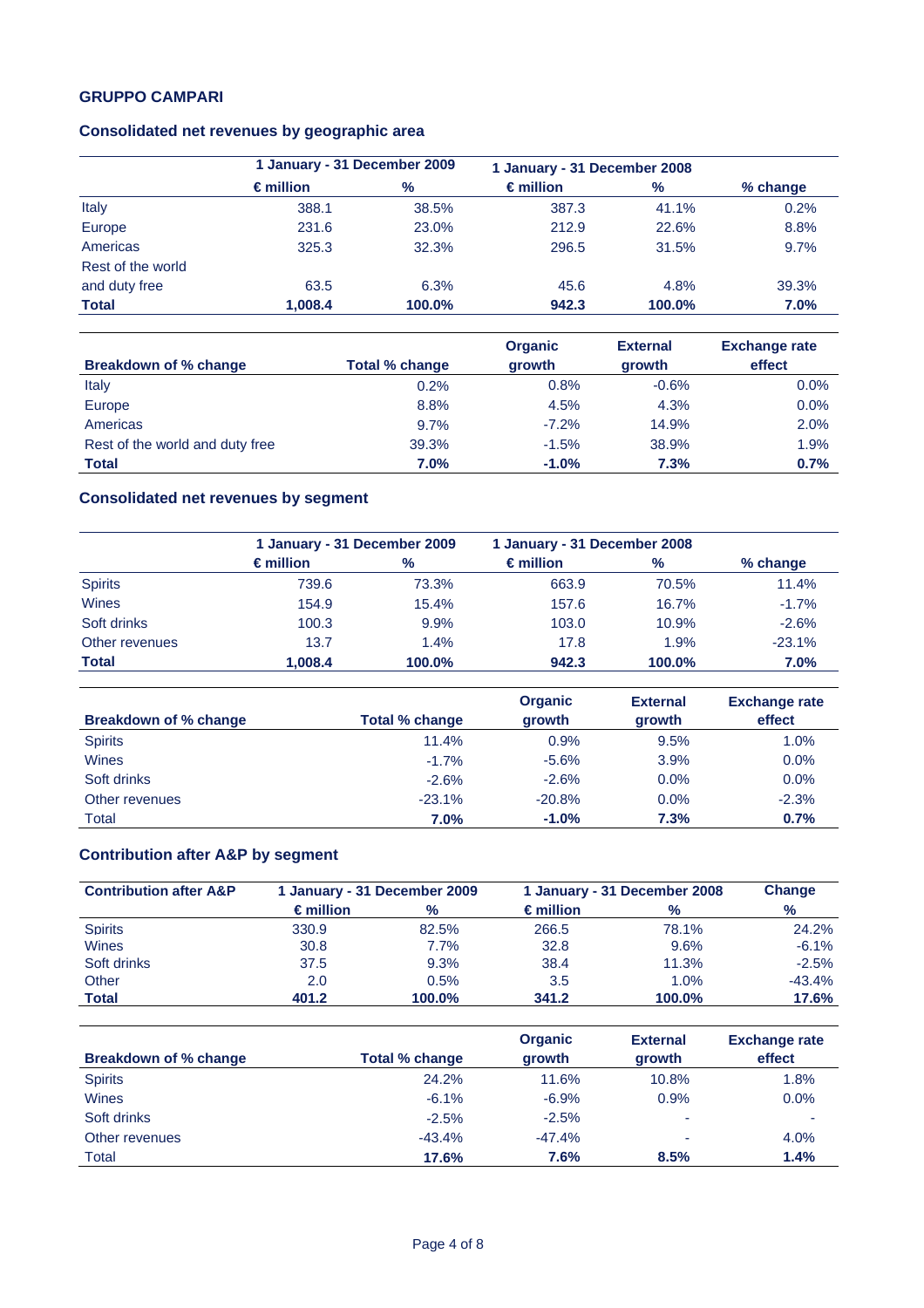### **Consolidated income statement**

|                                         | 1 January - 31 December<br>2009 |          |                    | 1 January - 31 December<br>2008 |         |
|-----------------------------------------|---------------------------------|----------|--------------------|---------------------------------|---------|
|                                         | $\epsilon$ million              | %        | $\epsilon$ million | %                               | %       |
| Net sales $(1)$                         | 1.008.4                         | 100.0%   | 942.3              | 100.0%                          | 7.0%    |
| Total cost of goods sold <sup>(2)</sup> | (435.6)                         | $-43.2%$ | (428.2)            | $-45.4%$                        | 1.7%    |
| <b>Gross margin</b>                     | 572.8                           | 56.8%    | 514.1              | 54.6%                           | 11.4%   |
| Advertising and promotion               | (171.6)                         | $-17.0%$ | (172.9)            | $-18.3%$                        | $-0.7%$ |
| <b>Contribution after A&amp;P</b>       | 401.2                           | 39.8%    | 341.2              | 36.2%                           | 17.6%   |
| SG&A <sup>(3)</sup>                     | (161.4)                         | $-16.0%$ | (142.2)            | $-15.1%$                        | 13.5%   |
| <b>EBIT before one-off's</b>            | 239.7                           | 23.8%    | 199.0              | 21.1%                           | 20.4%   |
| One off's                               | (4.1)                           | $-0.4%$  | (3.6)              | $-0.4%$                         |         |
| <b>Operating profit = EBIT</b>          | 235.6                           | 23.4%    | 195.4              | 20.7%                           | 20.6%   |
| Net financial income (expenses)         | (28.9)                          | $-2.9%$  | (18.9)             | $-2.0%$                         | 52.9%   |
| One off's financial expenses            | (7.7)                           | $-0.8%$  | (3.3)              | $-0.4%$                         |         |
| Income from associates                  | (0.8)                           | $-0.1%$  | 0.2                | 0.0%                            |         |
| Put option costs                        | 0.0                             | 0.0%     | (1.0)              | $-0.1%$                         |         |
| <b>Profit before taxes</b>              |                                 |          |                    |                                 |         |
| and minority interests                  | 198.3                           | 19.7%    | 172.4              | 18.3%                           | 15.0%   |
| <b>Taxes</b>                            | (60.8)                          | $-6.0%$  | (45.7)             | $-4.8%$                         | 33.1%   |
| <b>Net profit</b>                       | 137.5                           | 13.6%    | 126.7              | 13.5%                           | 8.5%    |
| <b>Minority interests</b>               | (0.4)                           | $-0.0%$  | (0.2)              | $-0.0%$                         |         |
| <b>Group net profit</b>                 | 137.1                           | 13.6%    | 126.5              | 13.4%                           | 8.3%    |
| Depreciation and amortisation           | (25.4)                          | $-2.5%$  | (19.3)             | $-2.0%$                         | 31.6%   |
| <b>EBITDA before one-off's</b>          | 265.1                           | 26.3%    | 218.3              | 23.2%                           | 21.4%   |
| <b>EBITDA</b>                           | 261.0                           | 25.9%    | 214.7              | 22.8%                           | 21.6%   |

(1) Net of discounts and excise duties.

(2) Includes cost of materials, production and logistics costs.

(3) Includes selling, general and administrative costs.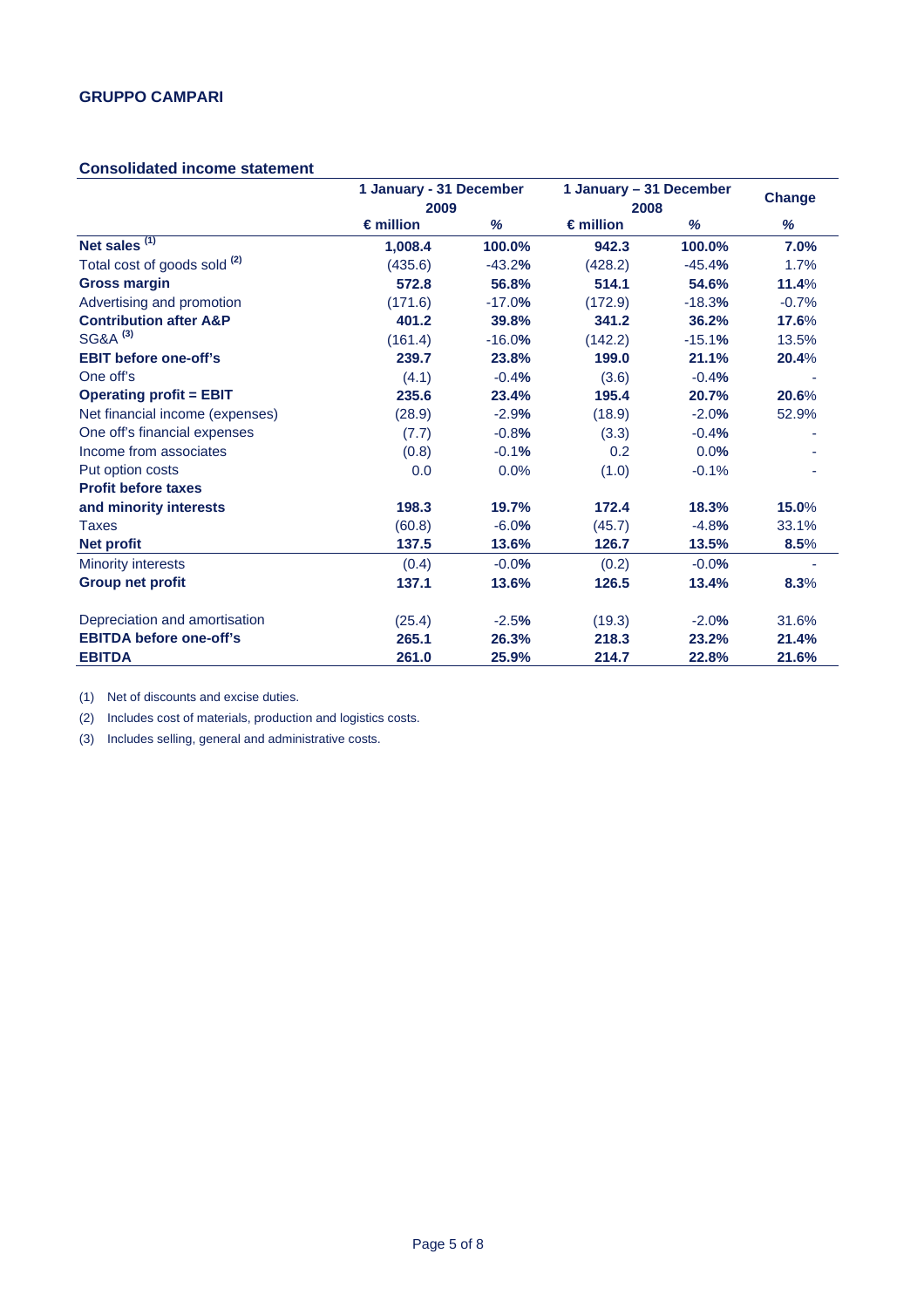# **GRUPPO CAMPARI**

### **Consolidated balance sheet**

|                                             | 31 December 2009<br>$\epsilon$ million | 31 December 2008<br>$\epsilon$ million |
|---------------------------------------------|----------------------------------------|----------------------------------------|
| <b>ASSETS</b>                               |                                        |                                        |
| <b>Non-current assets</b>                   |                                        |                                        |
| Net tangible fixed assets                   | 284.0                                  | 180.0                                  |
| <b>Biological assets</b>                    | 18.5                                   | 18.0                                   |
| Property                                    | 0.7                                    | 0.7                                    |
| Goodwill and trademarks                     | 1,199.4                                | 919.9                                  |
| Intangible assets                           | 5.5                                    | 5.1                                    |
| Interests in associates                     | 0.7                                    | 1.1                                    |
| Pre-paid taxes                              | 28.1                                   | 14.4                                   |
| Other non-current assets                    | 162.3                                  | 7.5                                    |
| <b>Total non-current assets</b>             | 1,699.1                                | 1,146.7                                |
| <b>Current assets</b>                       |                                        |                                        |
| Inventories                                 | 271.4                                  | 165.6                                  |
| Trade receivables                           | 236.2                                  | 271.6                                  |
| <b>Financial receivables</b>                | 6.7                                    | 4.1                                    |
| Cash and cash equivalents                   | 129.6                                  | 172.6                                  |
| Other receivables                           | 24.3                                   | 32.4                                   |
| <b>Total current assets</b>                 | 668.2                                  | 646.3                                  |
| Non-current assets for sale                 | 11.1                                   | 12.7                                   |
| <b>Total assets</b>                         | 2,378.4                                | 1,805.6                                |
| <b>LIABILITIES AND SHAREHOLDERS' EQUITY</b> |                                        |                                        |
| <b>Shareholders' equity</b>                 |                                        |                                        |
| Share capital                               | 29.0                                   | 29.0                                   |
| <b>Reserves</b>                             | 1,014.4                                | 923.8                                  |
| Group's shareholders' equity                | 1,043.5                                | 952.9                                  |
| <b>Minority interests</b>                   | 2.5                                    | 2.1                                    |
| <b>Total shareholders' equity</b>           | 1,046.0                                | 955.0                                  |
| <b>Non-current liabilities</b>              |                                        |                                        |
| <b>Bonds</b>                                | 806.4                                  | 316.9                                  |
| Other non-current financial payables        | 77.7                                   | 56.7                                   |
| Staff severance funds                       | 9.8                                    | 10.7                                   |
| <b>Risks funds</b>                          | 10.7                                   | 9.0                                    |
| Deferred tax                                | 87.9                                   | 72.4                                   |
| <b>Total non-current liabilities</b>        | 992.5                                  | 465.6                                  |
| <b>Current liabilities</b>                  |                                        |                                        |
| <b>Banks loan</b>                           | 17.3                                   | 107.5                                  |
| Other financial payables                    | 25.1                                   | 25.8                                   |
| Trade payables                              | 179.1                                  | 151.7                                  |
| Payables for taxes                          | 75.8                                   | 59.3                                   |
| Other current liabilities                   | 42.7                                   | 40.7                                   |
| <b>Total current liabilities</b>            | 339.9                                  | 385.0                                  |
| Total liabilities and shareholders' equity  | 2,378.4                                | 1,805.6                                |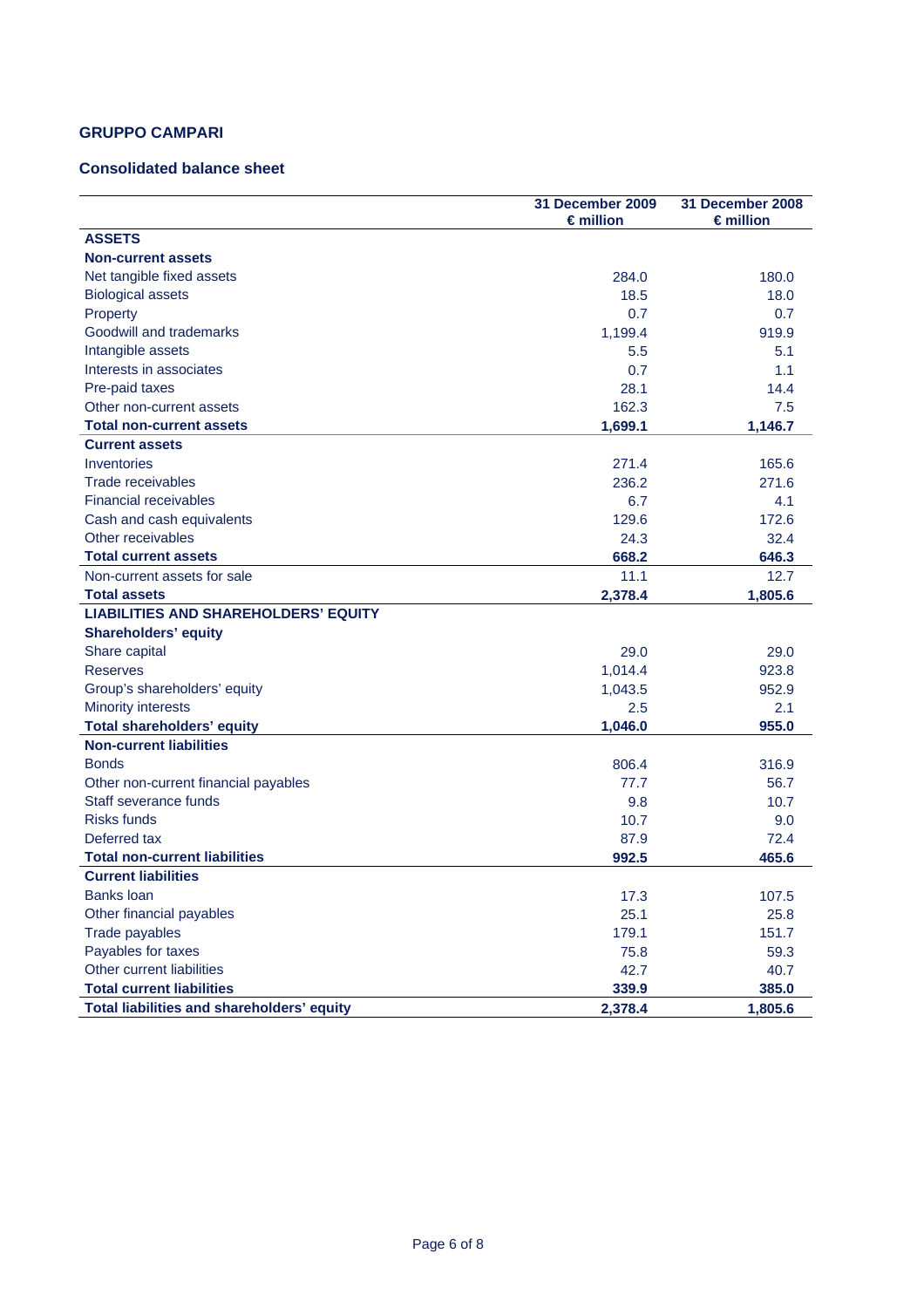## **GRUPPO CAMPARI**

### **Consolidated cash flow statement**

|                                                                                                                   | 31 December 2009<br>$\epsilon$ million | 31 December 2008<br>$\epsilon$ million |
|-------------------------------------------------------------------------------------------------------------------|----------------------------------------|----------------------------------------|
| <b>EBIT</b>                                                                                                       | 235.6                                  | 195.4                                  |
| Amortisation and depreciation                                                                                     | 25.4                                   | 19.3                                   |
| Other changes in non-cash items                                                                                   | (1.2)                                  | (10.8)                                 |
| Change in non financial assets and payables                                                                       | 8.2                                    | 6.6                                    |
| Taxes on income paid                                                                                              | (43.0)                                 | (38.2)                                 |
| <b>Cash flow from operating activities</b>                                                                        |                                        |                                        |
| before change in operating working capital                                                                        | 224.9                                  | 172.4                                  |
| Net change in operating working capital                                                                           | 46.5                                   | (0.9)                                  |
| <b>Cash flow from operating activities</b>                                                                        | 271.4                                  | 171.5                                  |
| Net interest paid                                                                                                 | (32.3)                                 | (15.9)                                 |
| Cash flow from investing activities                                                                               | (54.8)                                 | (32.6)                                 |
| <b>Free cash flow</b>                                                                                             | 184.3                                  | 123.0                                  |
| Acquisitions                                                                                                      | (441.1)                                | (86.6)                                 |
| Other changes                                                                                                     | (7.0)                                  | (5.9)                                  |
| Dividends paid                                                                                                    | (31.7)                                 | (31.8)                                 |
| <b>Cash flow from other activities</b>                                                                            | (479.8)                                | (124.3)                                |
| Exchange rate differences and other movements<br>Net increase (decrease) in net financial position as a result of | (18.7)                                 | (10.3)                                 |
| operating activities                                                                                              | (314.2)                                | (11.6)                                 |
| Future exercise for put options and payment of earn outs                                                          | 9.6                                    | (26.6)                                 |
| Net increase (decrease) in net financial position                                                                 | (304.6)                                | (38.1)                                 |
| Net financial position at start of period                                                                         | (326.2)                                | (288.1)                                |
| Net financial position at end of period                                                                           | (630.8)                                | (326.2)                                |